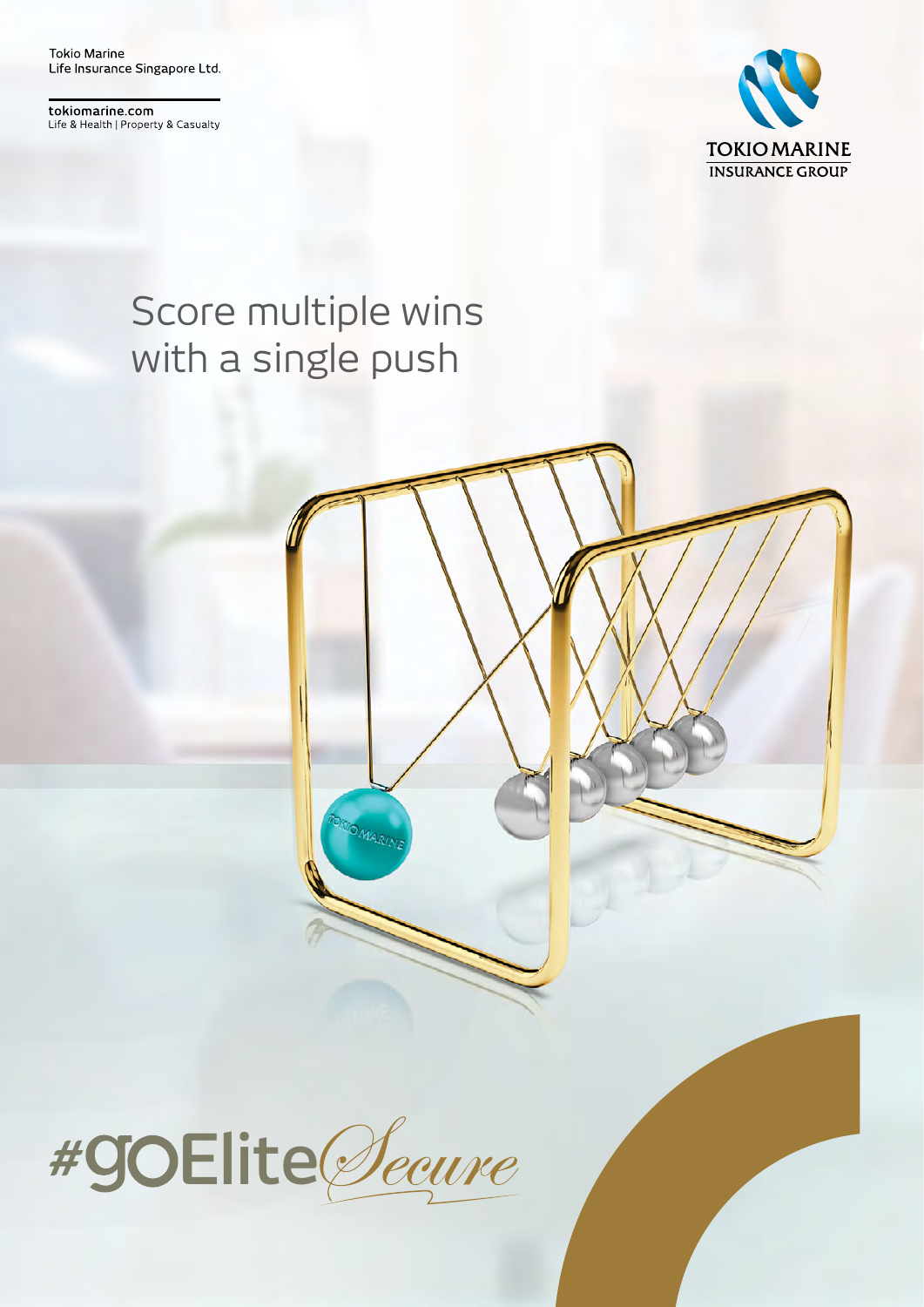

## Make your move and set your financial security in motion

 $*$ **90Elite** Secure, a one-time Single Premium investment that neatly consolidates and secures your financial goals.

Enjoy maximum protection with a high watermark Locked-in guarantee benefit upon death; accumulate wealth to enjoy the luxury of financial security to live your desired lifestyle, and for your loved ones' future.

Make that decisive swing with  $\#GOEliteSecure -<sub>1</sub>$  your topdrawer option.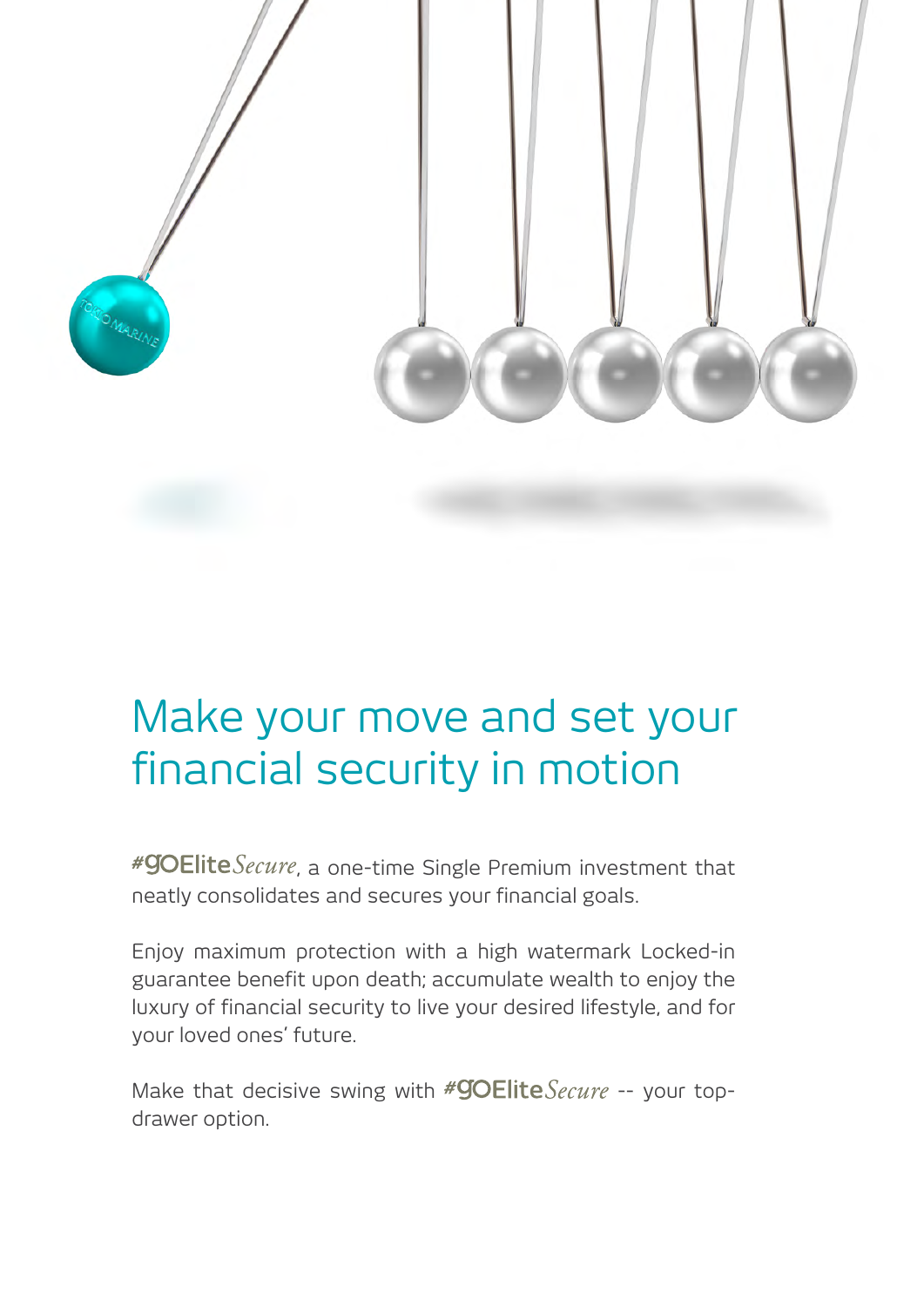## Get the utmost protection advantage with #goElite Secure

#### **PROTECTION**



High watermark Locked-in at the peak of your monthly value to secure your protection against market downturns and deliver the maximum death benefit



No medical underwriting

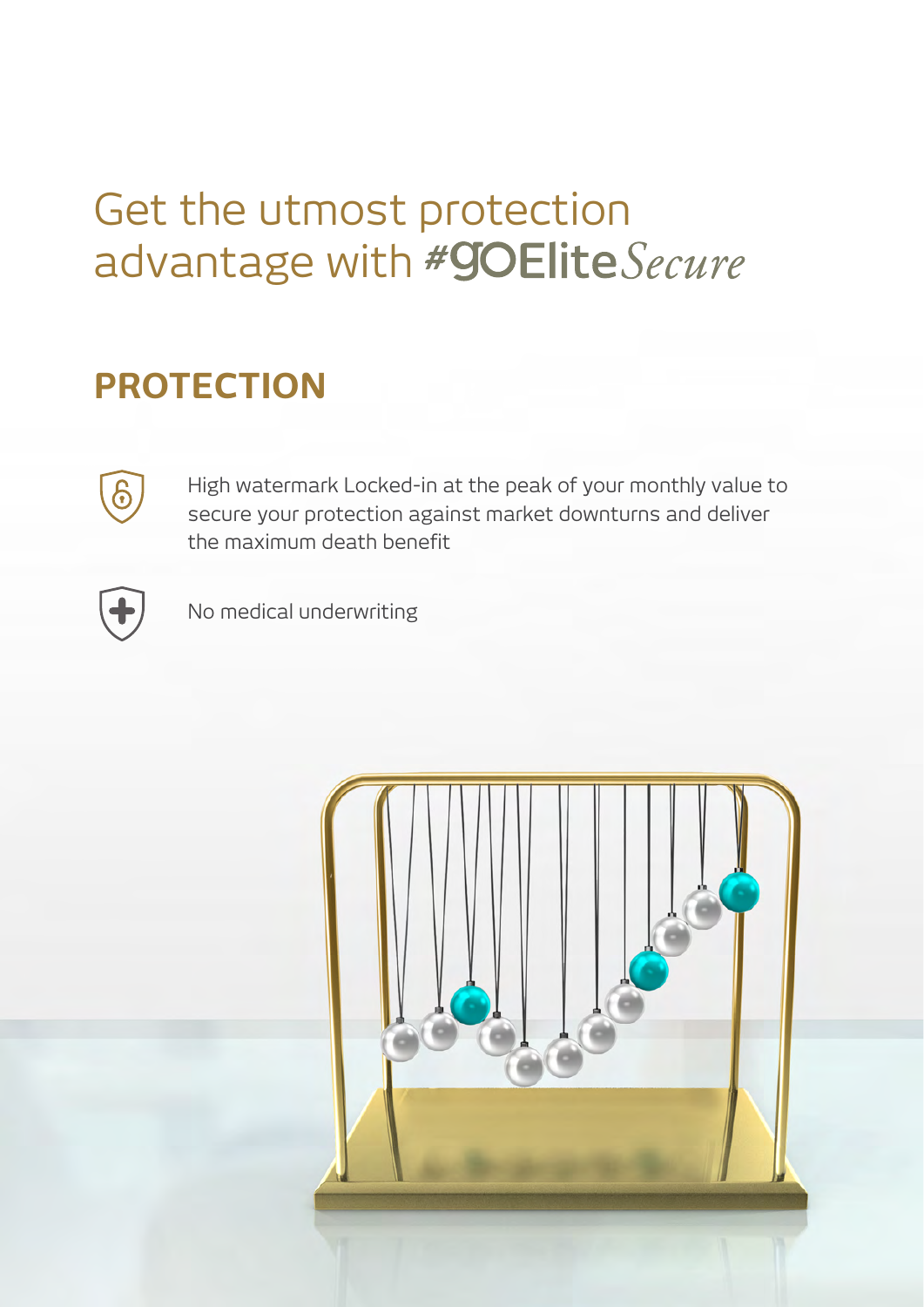# #**GOElite** Secure ensures strong financial advantage

#### **WEALTH ACCUMULATION**



Make your money work harder for you, 100% of paid premiums are invested in funds



Enjoy dividend payouts to supplement your income stream



Grow your Policy Value with the flexibility to switch funds



Capitalise on a suite of best-in-class funds to grow your investments

**TONOMARINE**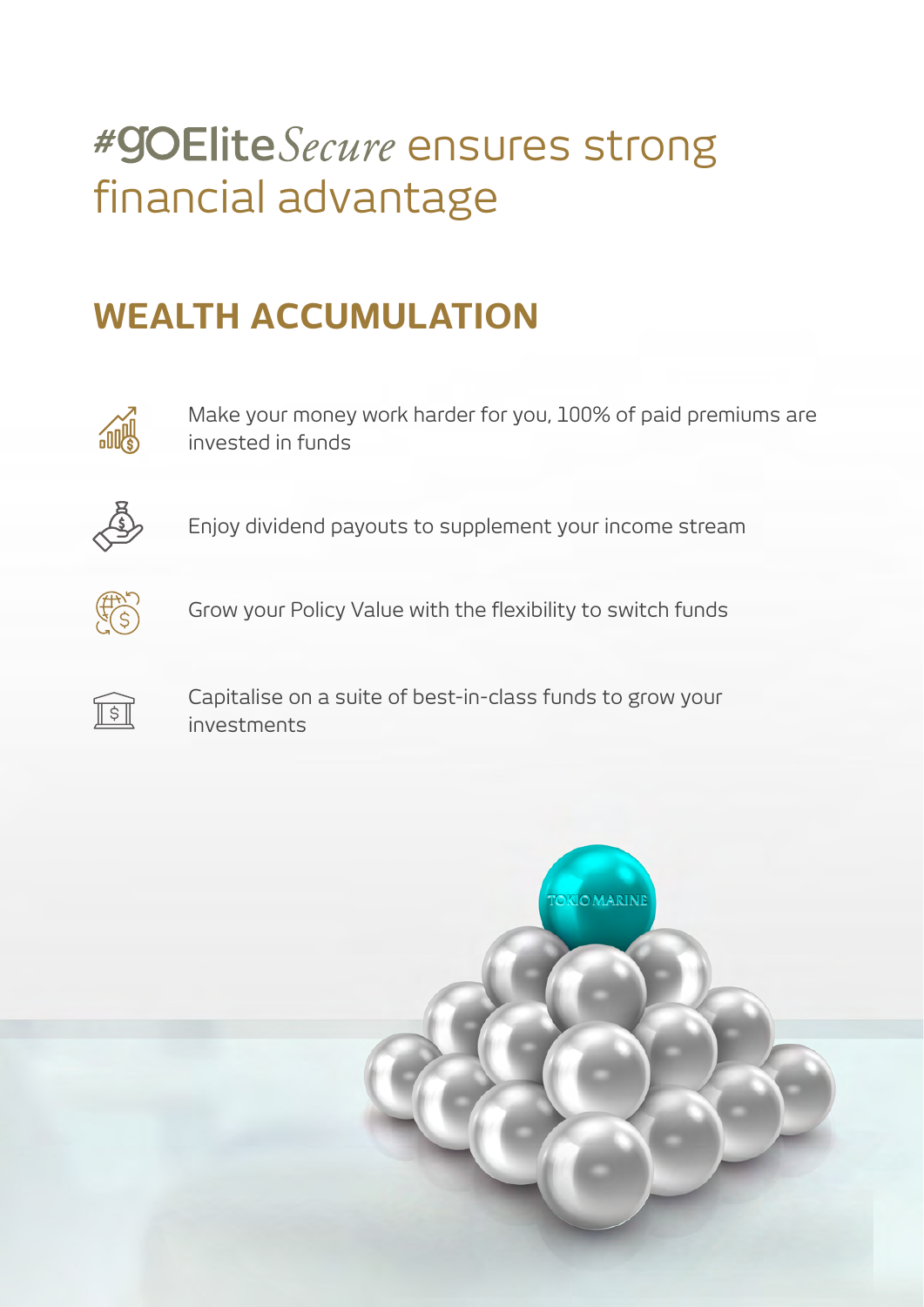# The privilege of financial flexibility is yours with #goElite Secure

#### **FINANCIAL FLEXIBILITY**



Up to 5 currencies to choose from - SGD, AUD, GBP, USD & EUR



Flexibility to adjust your coverage, do partial withdrawal, switch policy currencies and change Life Assured, penalty free



Access your SRS funds to get your Policy underway



Enrol up to 4 Life Assureds to ensure protection for your loved ones

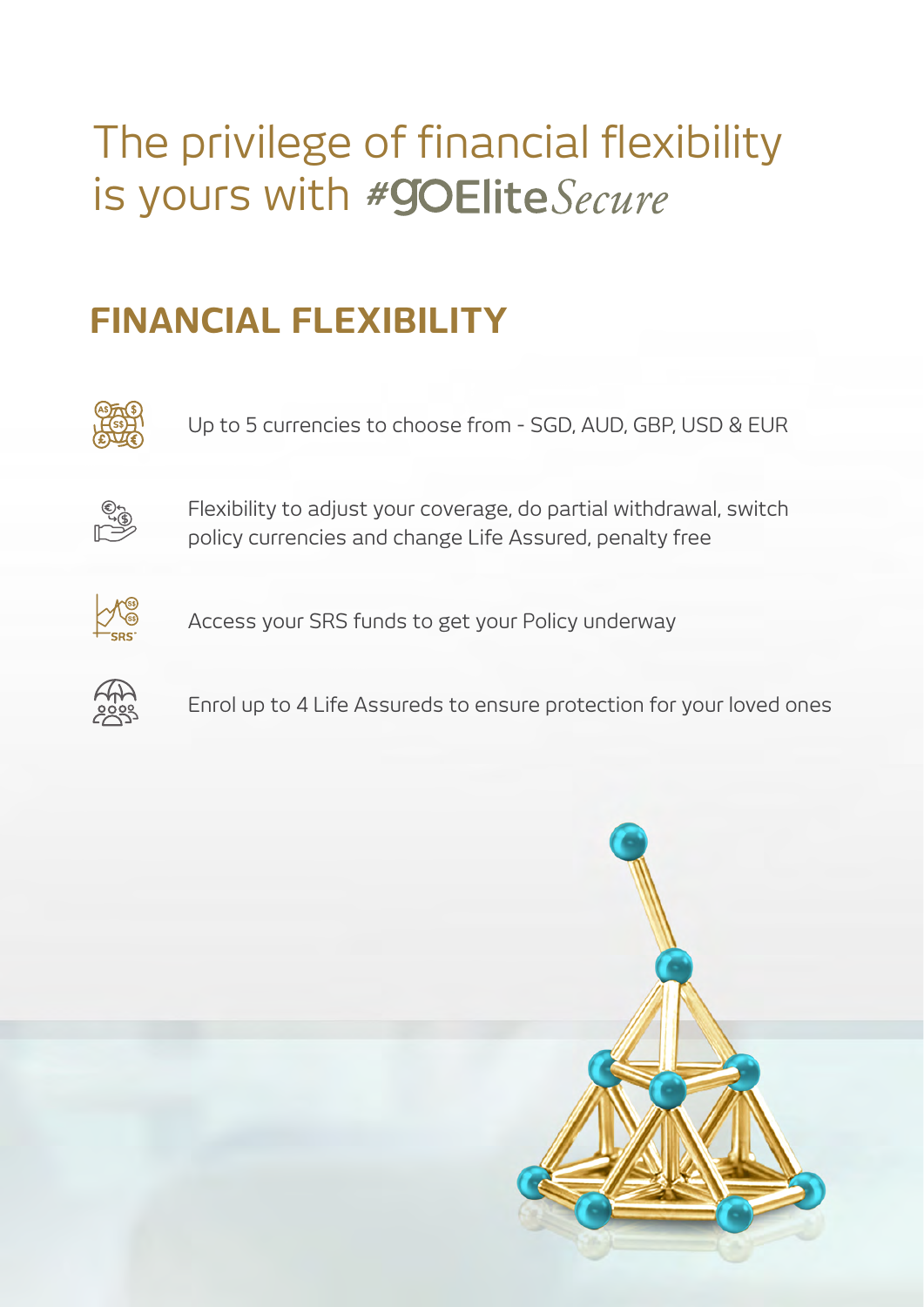# **High Watermark Locked-in Value**

**Illustration: Locked-in Peak Value During Volatile Market Conditions**



The peak account value at every monthiversary is Locked-in to protect against volatile market trends. The highest monthly watermark recorded throughout the Policy is Locked-in to deliver maximum death benefit.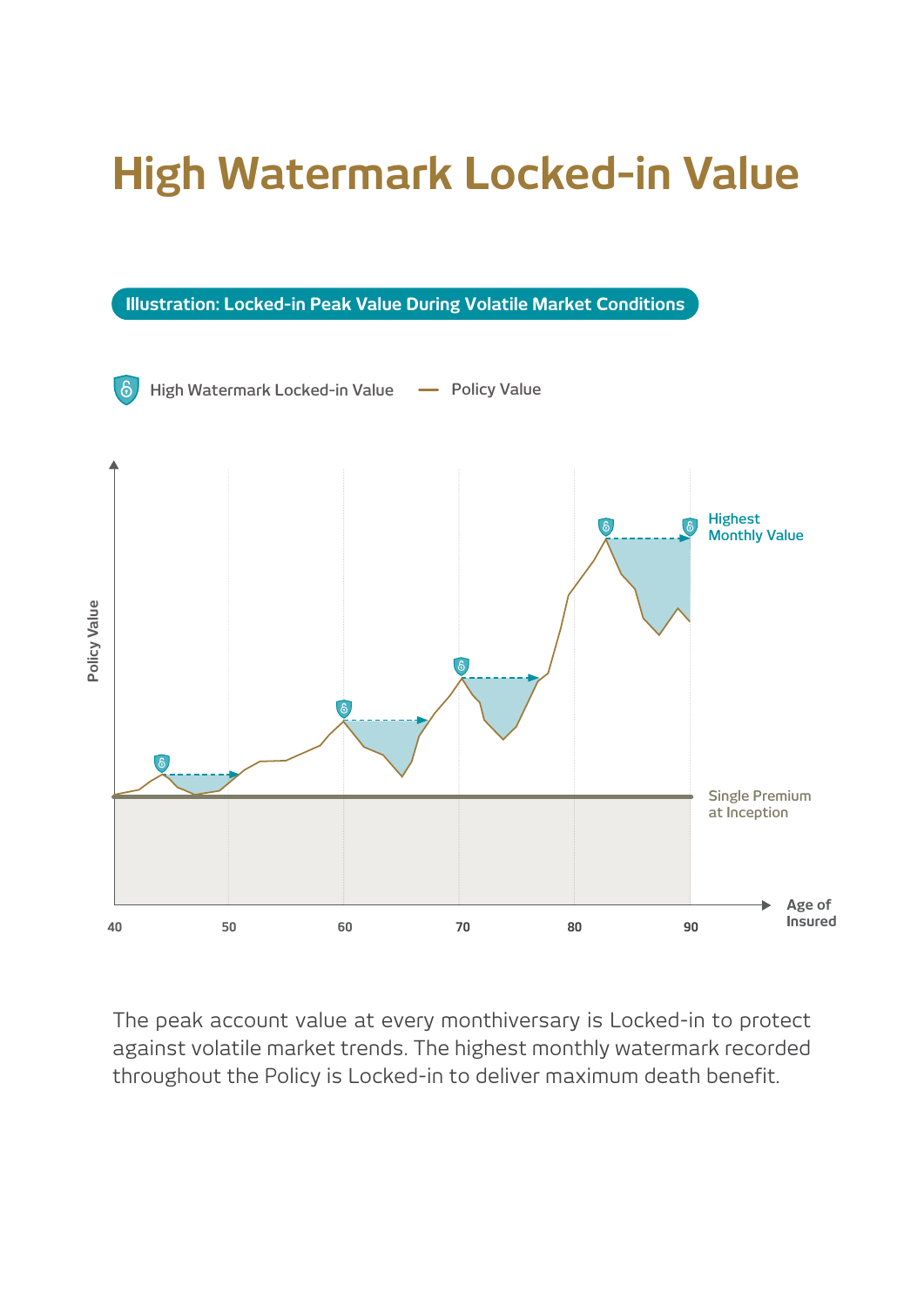**#goEliteSecure** is an ideal wealth-building solution for medium- to long-term Single Premium investment. For more information on the applicable features and conditions, you may refer to the Product Summary or speak with our Tokio Marine Representative today.



Plan Well. Live Well.

#### **Important Notes**

This marketing material is not intended as an offer or recommendation to the purchase of any insurance plan. This plan is underwritten by Tokio Marine Life Insurance Singapore Ltd. and is only available through our authorised distributors. It does not have regard to your financial situation, specific investment objectives and any of your particular needs. Kindly obtain the required product disclosures and seek advice from a financial adviser before making a commitment to purchase this plan. Investments in this plan are subject to investment risks including the possible loss of the principal amount invested. The value of the units may rise as well as fall. Past performance is not necessarily indicative of future performance and the performance of the ILP sub-fund(s) is non-guaranteed. A potential investor should read the Product Summary and Product Highlights Sheet(s) before deciding whether to subscribe for units in the ILP sub-fund(s). As buying a life insurance policy is a long-term commitment, an early termination of the policy usually involves high costs and the surrender value, if any, that is payable to you may be zero or less than the total premiums paid. It is also detrimental to replace an existing life insurance policy with a new one as the new policy may cost more or have fewer benefits at the same cost.

For policies distributed in Singapore: This policy is protected under the Policy Owners' Protection Scheme, which is administered by the Singapore Deposit Insurance Corporation (SDIC). Coverage for your policy is automatic and no further action is required from you. For more information on the types of benefits that are covered under the scheme as well as the limits of the coverage, where applicable, please contact us or visit the LIA or SDIC websites (www.lia.org.sg or www.sdic.org.sg).

This advertisement has not been reviewed by the Monetary Authority of Singapore.

Information shown in this marketing material is for reference only and is correct as at 2 November 2021.